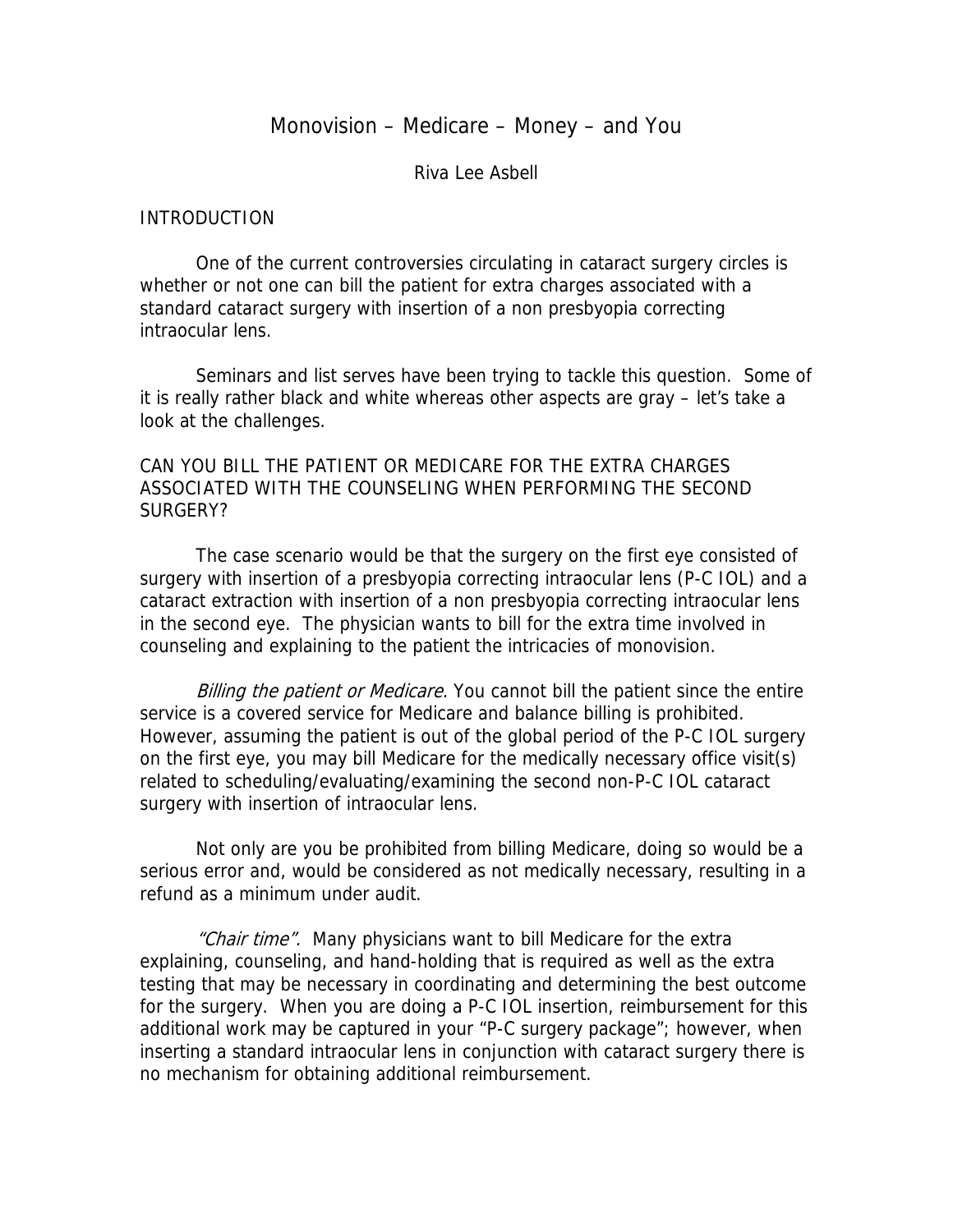#### EXCHANGE AND INSERTION OF SECONDARY INTRAOCULAR LENSES

Can I or Can't I bill Medicare when these procedures are performed in the same eye after P-C IOL insertion?

Well, it depends!

Insertion of secondary IOL's. Since the December 30, 2005 transmittal (CR 4184, Transmittal 801), Medicare allows use of P-C IOL's for secondary intraocular lens placement. The usual rules governing P-C IOL's applied.

Exchange of IOL's. The reimbursement issues surrounding Medicare coverage for the intraocular lens exchange are less well defined. Foremost is the issue of medical necessity for the procedure. Here are my thoughts.

 There are some related precedents. CPT code 65772 (corneal relaxing incision for correction of surgically induced astigmatism) describes a procedure that may be used following prior surgery or trauma for correction of a refractive error (non-covered procedure) and will paid for by Medicare. Your Medicare carrier may have a LCD (Local Coverage Determination) regarding parameters for this surgery.

 If, following a cosmetic blepharoplasty, a cicatricial ectropion develops, then Medicare will pay for the resultant surgery, even though it was necessitated by a non-covered, statutorily excluded procedure.

 If a patient returns with any medical/surgical complication following cataract surgery with a P-C IOL insertion that requires surgical intervention, the second surgery will be covered by Medicare. Examples of this would be repositioning of the intraocular lens requiring and incision and removal of the intraocular lens.

 The difficulty arises when one must determine whether a refractive complaint or problem merits consideration as a covered surgical intervention – ie, exchanging the intraocular lens.

Well, again it depends! Certainly the surgery for correction of any physical problems related to the intraocular lens itself would be covered (haptic or lens malpositioning).

 I personally would feel comfortable in billing Medicare for an intraocular lens exchange if the patient expresses significant visual difficulties interfering with his ADL (Activities of Daily Living) activities and daily functioning. After all,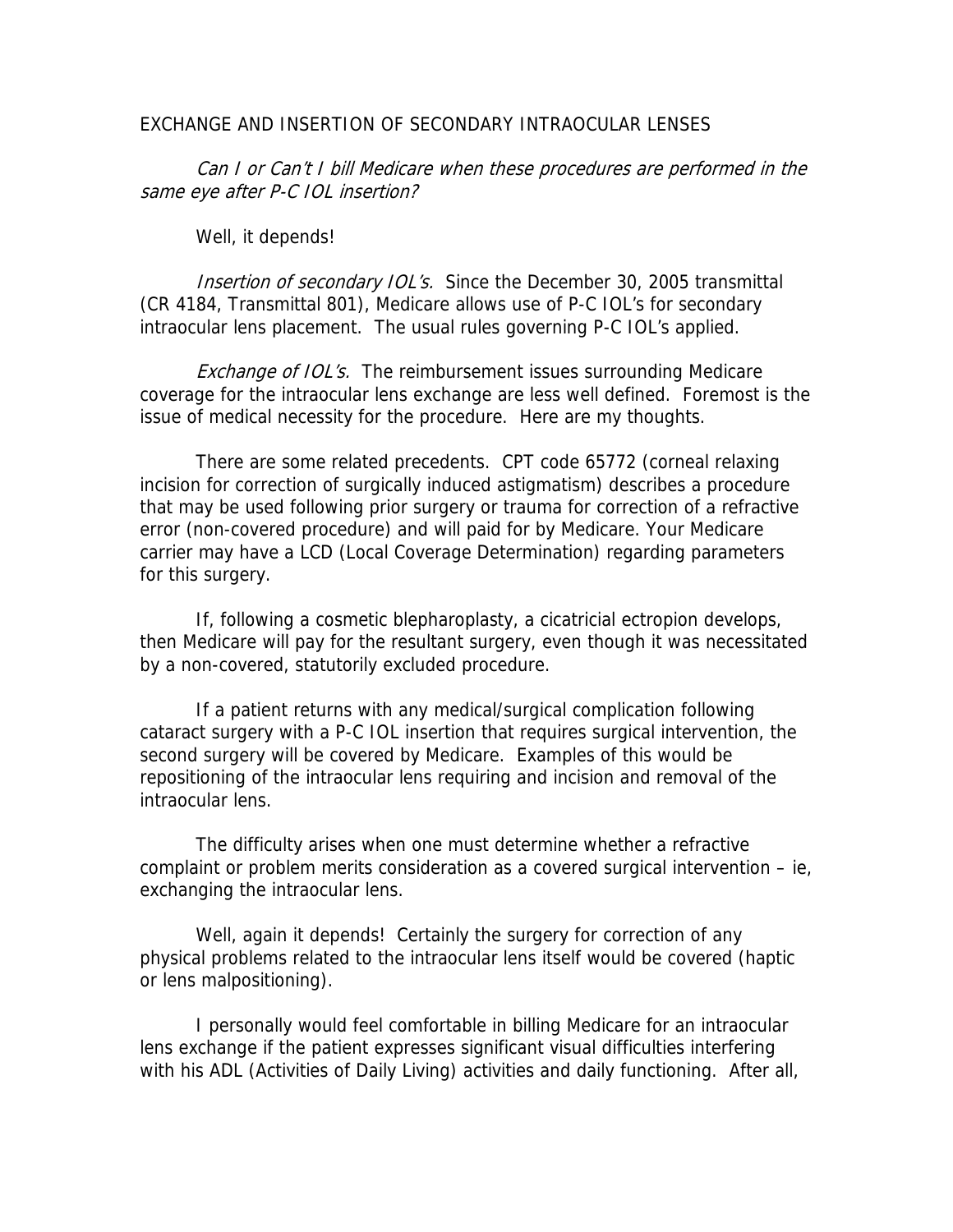we have been doing this for problems associated with standard intraocular lens insertion since the inception of cataract with intraocular lens insertion surgery.

 The problem is should you bill Medicare when the complaint is totally related to the refractive error – such as a small power difference? Probably not.

 These decisions are difficult at best and subject to various interpretations. Your local Medicare carrier will have the final adjudication.

 Financial considerations regarding who should pay when using a standard intraocular lens in an IOL exchange procedure include co-payments, payment of deductibles, and cost of the intraocular lens. Medicare's standard regulations would apply.

### TORIC INTRAOCULAR LENSES – NEW CMS RULING

 Toric intraocular lenses had received NTIOL (New Technology Intraocular Lens) status and the facility may bill an additional \$50 when one so approved for payment is used. This may be subject to change in view of the new CMS ruling.

 I have encountered numerous instances where the physician wanted to charge the patient additionally for the lens and/or wanted the facility to charge the patient the difference between the cost of the toric intraocular lens and the facility's \$150 intraocular lens allowance. Both of these activities are prohibited if performed prior to January 22, 2007.

 CMS ruling 1536-R was issued January 22, 2007 and states from that date forward the differential in price between the \$150 IOL allowance and the cost of the astigmatism-correcting intraocular lense is considered a non-coverered service and the difference in price may be billed to the patient. As with insertion of Presbyopic-Correcting Intraocular Lenses, in determining the physician service charge, the physician may take into account the additional physician work and resources required for insertion, fitting, and visual acuity testing of the astigmatism-correcting IOL compared to insertion of a conventional IOL. This applies to facility charges as well. You should follow the policies set for P-C IOL reimbursement for NEMBs (Notice of Exclusion of Medicare Benefits), glasses/contact lenses after surgery, etc.

### **CONCLUSION**

 In these times of reimbursement difficulties, many policies may not seem fair – or worse may actually be punitive; nevertheless, it is important to remember that Medicare sets the rules and it is dangerous to try to skirt around them.